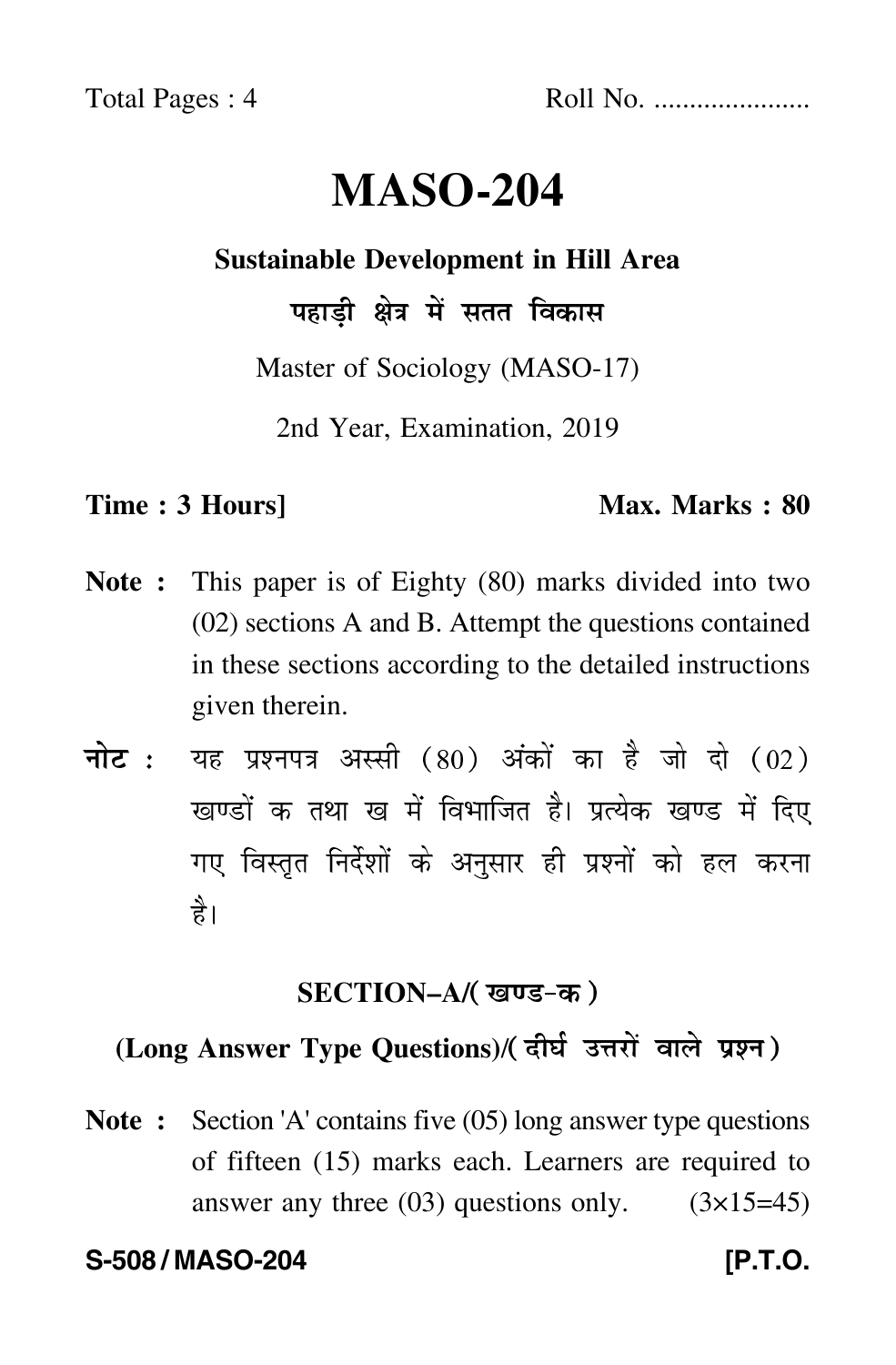- नोट : खण्ड 'क' में पाँच (05) दीर्घ उत्तरों वाले प्रश्न दिये गये हैं. प्रत्येक प्रश्न के लिए पन्द्रह (15) अंक निर्धारित हैं। शिक्षार्थियों को इनमें से केवल तीन (03) प्रश्नों के उत्तर देने हैं।
- What do you mean by environmental degradation? State 1. the different aspects and reasons of environmental defradation.

पर्यावरण निम्नीकरण से आप क्या समझते है? पर्यावरण निम्नीकरण के विभिन्न पक्षों तथा कारणों का वर्णन करें।

- $2.$ What are the causes of Global warming ? What is essential for controlling it? भूमंडलीय उष्मता के क्या कारण है? इसके नियंत्रण के लिए क्या करना आवश्यक है।
- Give an account on sustainable development and its **3.** components.

सतुत विकास एवं इसके घटकों पर विवरण प्रस्तुत कीजिए।

What do you mean by forest management? Discuss the 4. sailent features of forest management.

वन प्रबंधन से आप क्या समझते हैं? वन प्रबन्धन की मुख्य विशेषताओं की चर्चा कीजिए।

#### S-508/MASO-204  $[2]$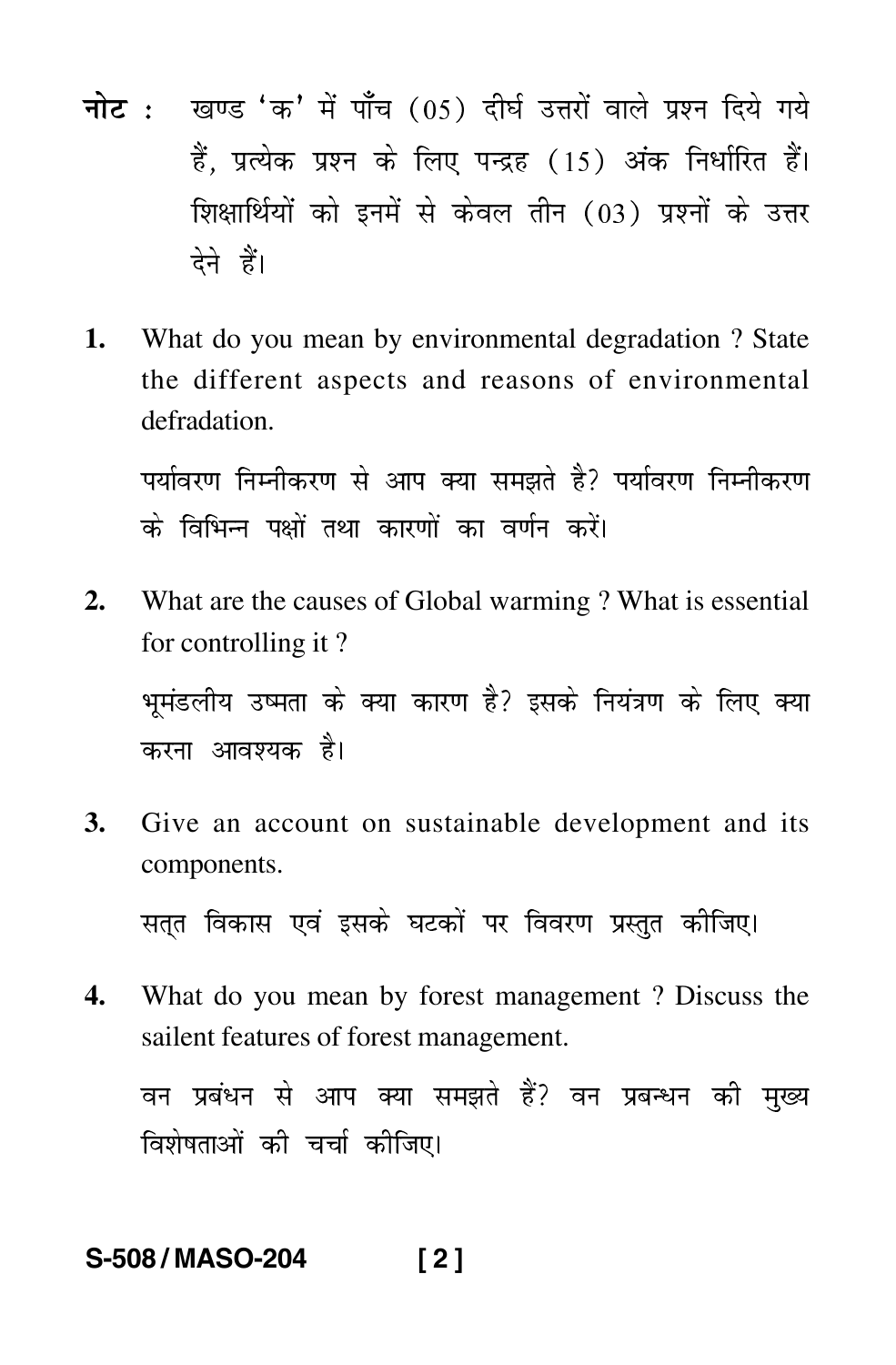**5.** What were the socio-ecologial consequences of the Green Revolution in India ?

भारत में हरित क्रान्ति के सामाजिक पारिस्थितिकीय परिमाण क्य T थे?

#### **SECTION–B/**

## (Short Answer Type Questions)/(लघु उत्तरों वाले प्रश्न)

**Note :** Section 'B' contains eight (08) short answer type questions of seven (07) marks each. Learners are required to answer any five (05) questions only.

 $(5 \times 7 = 35)$ 

- <mark>नोट</mark> : खण्ड 'ख' में आठ (08) लघु उत्तरों वाले प्रश्न दिये गये हैं, प्रत्येक प्रश्न के लिए सात (07) अंक निर्धारित हैं। शिक्षार्थियों को इनमें से केवल पाँच (05) प्रश्नों के उत्तर देने हैं।
- **1.** Explain the causes of displacement. विस्थापन के कारणों को स्पष्ट कीजिए।
- **2.** Discuss the concept of Human development. मानव विकास की अवधारणा की व्याख्या क<mark>ी</mark>जिए।
- **3.** Examine the causes and effects of air pollution. वायु प्रदूषण के कारणों और प्रभाव का परीक्षण कीजिए।

**S-508 / MASO-204 [ 3 ] [P.T.O.**